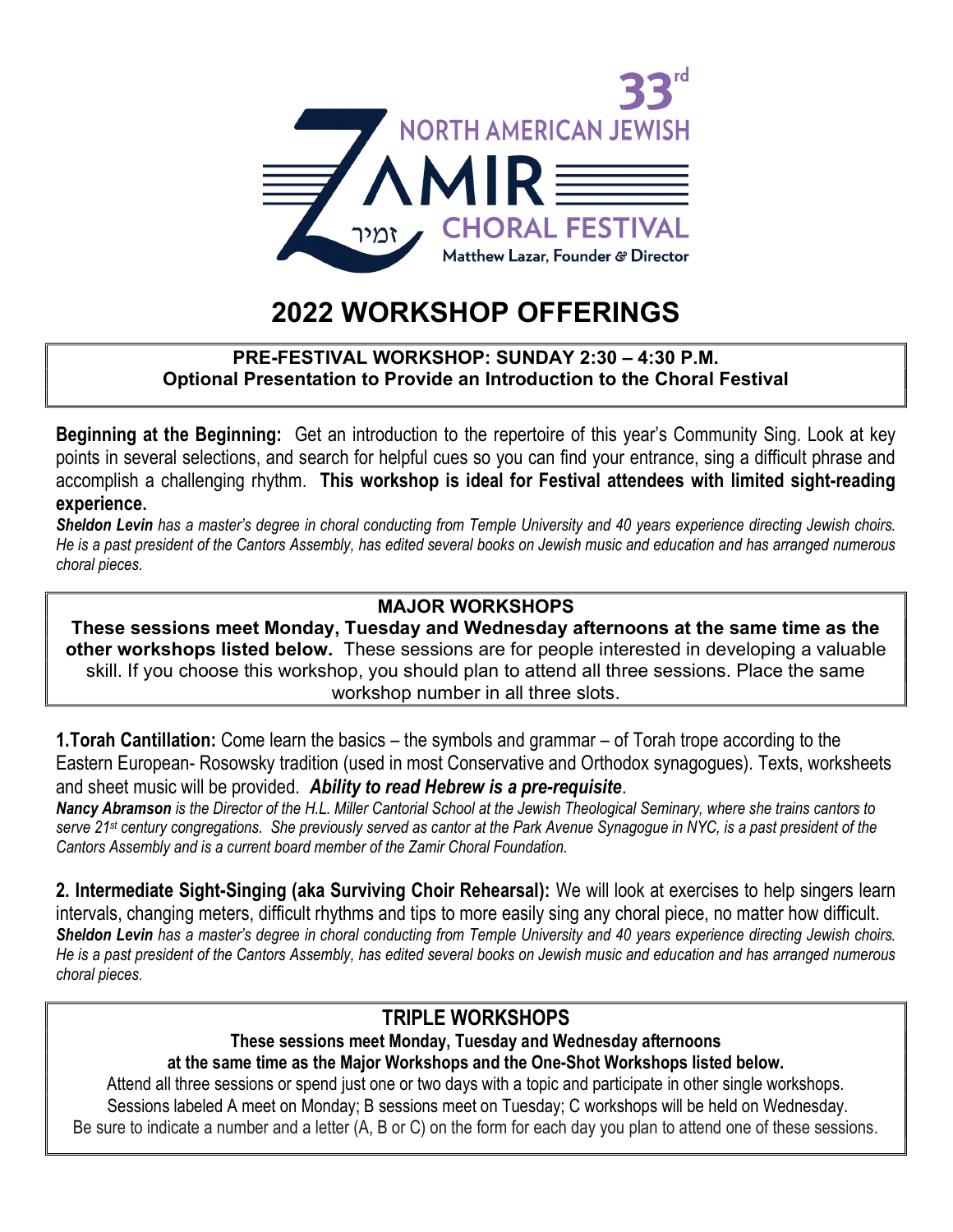## TRIPLE WORKSHOPS

### 3. Technique for Singers

3A. It's a Conspiracy: All About Breathing: This active participation workshop will explore techniques for improving our breath while singing, from finding and using more of our lung capacity to relearning how to inhale (silently, more efficiently and healthier) and increasing breath control. We will accomplish better pitch accuracy, tone quality, dynamic control and the ability to sing longer notes and phrases as we connect our vocalization to our breath control.

Matthew Onigman is associate conductor of Kol Kodi Community Choir of Metrowest, NJ. A piano tuner and technician by trade, his focus in college was vocal performance, pedagogy and choral conducting, and since then he has sung and/or conducted with choral ensembles including Harmonium Choral Society, Zamir Chorale of Boston and the Rubin Academy Choir in Jerusalem.

3B. Revoice! Refresh and renew your bella voce! Enjoy breathing, releasing, energizing and connecting with personal expression; reboot your sweet voice with gentle gestures!

Faith Steinsnyder, a devoted cantor, composer and teacher of hazzanut, is best known for recordings with The Western Wind Vocal Ensemble and Michael Isaacson, and YouTube videos with Charles Osborne and Joseph Ness. Based in Milwaukee with husband, Cantor David Perper, she anticipates her second Holy Days serving United Hebrew Congregation of Singapore.

3C. I've Got That Sinking Feeling: How to Improve Pitch Accuracy: Pulling from my combined experience as a piano tuner and varied vocal exploration, including harmonic singing (aka Tuvan throat singing), we will explore techniques for improving and maintaining pitch accuracy. We will practice precision vowel matching and learn how the harmonic structure of different vowel sounds can affect overall pitch; we will also explore tuning theory and practice interval singing and ear training to recognize when tuning is not quite right.

Matthew Onigman is associate conductor of Kol Kodi Community Choir of Metrowest, NJ. A piano tuner and technician by trade, his focus in college was vocal performance, pedagogy and choral conducting, and since then he has sung and/or conducted with choral ensembles including Harmonium Choral Society, Zamir Chorale of Boston, the Rubin Academy Choir in Jerusalem. .

# 4. The World of Jewish Music

4A. Synagogue Music of the United Kingdom: The United Kingdom has a rich repertoire of synagogue choral music written by its native sons. This workshop will acquaint you with music by Abraham Saqui, S.W. Waley, Samuel Alman, J. Sussman, C.K. Salaman, C. G. Verrinder and Ian Jacobs as we sing through some of their bestloved music, perfect for export to North America!

Andrej Lipkin is the Joint Choirmaster of South West Essex & Settlement Reform Synagogue in the northeastern suburbs of London, England. He has been a chorister there for over 15 years, with a wealth of knowledge of the core choral repertoire used in British Reform synagogues.

4B. Introduction to Sephardic Music: Jews have spread into many parts of the world. Viewing the music of Yemenite, Persian, Syrian, Turkish, Moroccan and Western Sephardic Jews, this workshop will focus on the range of religious and related musical styles that show the similarities and uniqueness to Sephardi/Mizrahi Jewish life through their music.

Mark Kligman is the inaugural holder of the Mickey Katz Endowed Chair in Jewish Music and Professor of Ethnomusicology and Musicology at UCLA in the Herb Alpert School of Music and in 2020 he was named Director of the Lowell Milken Center for Music of American Jewish Experience, a new initiative in the UCLA Herb Alpert School of Music. He specializes in the liturgical traditions of Middle Eastern Jewish communities and various areas of popular Jewish music.

4C. The Jews of Iraq: From Babylonian Exile to Today: There were once 150,000 Jews in Iraq; today there are four. What happened to this illustrious community, the birthplace of the Babylonian Talmud and a rich source of cultural, musical and scholarly life through the centuries?

Rahel Musleah is a journalist, writer, singer and educator, born in Calcutta, India, to a family with roots in Baghdad. Information about the tours she leads to Jewish India and the presentations she offers to synagogues and organizations around the country can be found at www.explorejewishindia.com or at www.rahelsjewishindia.com.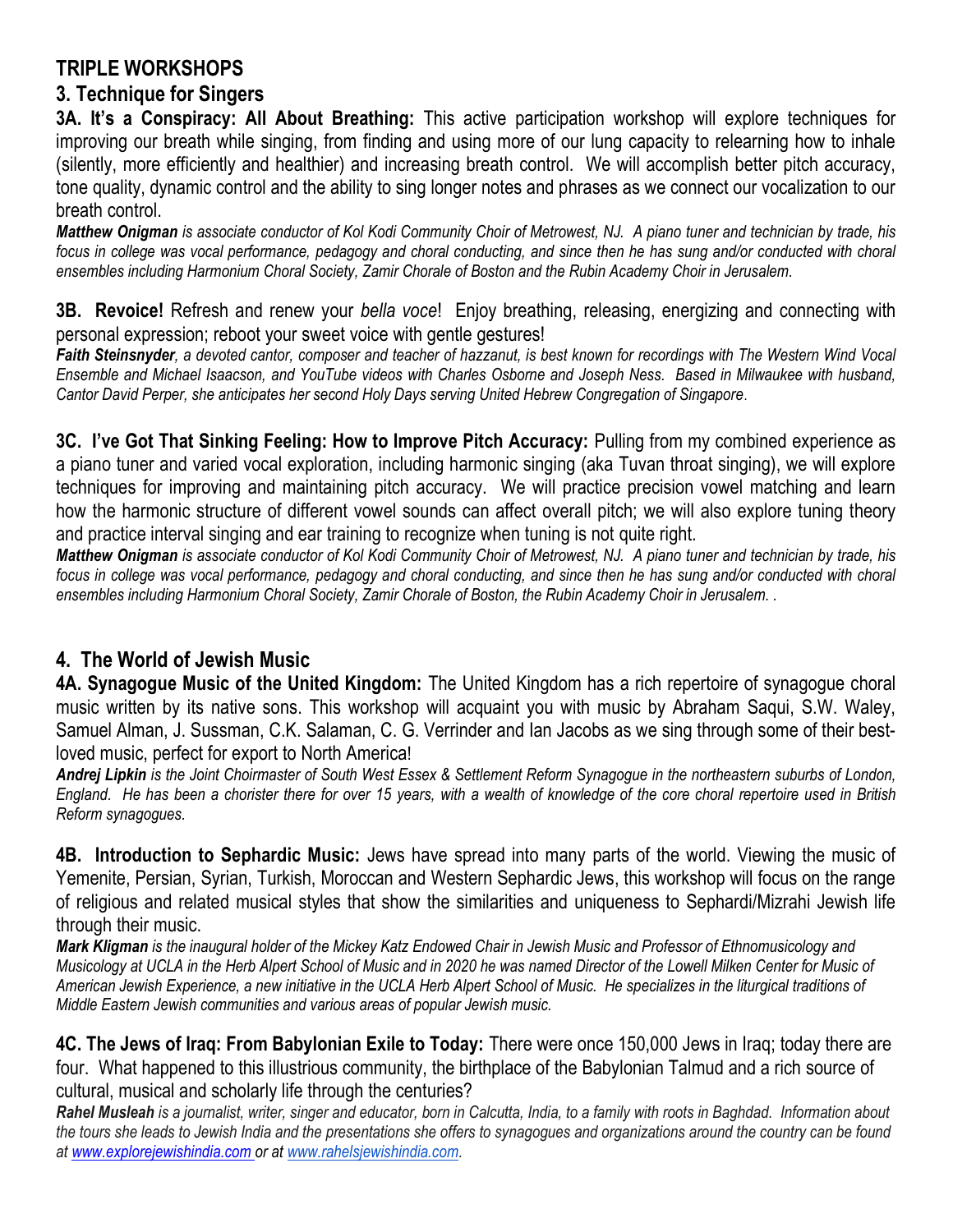# TRIPLE WORKSHOPS (Cont'd.)

### 5. Liturgy in Song

5A Hallel: Psalms 114-118 are psalms of thanksgiving recited on the three festivals of Passover, Shavuot and Sukkot, and on Rosh Chodesh and Hanukkah. This presentation explores the wide horizons and endless musical possibilities for each Psalm, in a variety of musical expressions including folk, choral, and the high art of cantorial interpretations.

Beny Maissner is known as a versatile shliach tzibbur and performer, having mastered a variety of musical styles, from Jewish Renaissance and early Hebrew art music to contemporary Canadian, American and Israeli compositions. He is also a part time faculty member of the Geiger Rabbinical/ Cantorial seminar in Potsdam, Germany.

5B. V'Shamru: Making Shabbat Real with Words and Music: Through a combination of inspiring recordings and choral read-throughs, we'll sample a selection of musical settings of the "Shabbat declaration," V'Shamru, spanning centuries and nationalities, guided by wisdom from the history of commentary on our prayerbook from Talmudic times to the present. Join us to sing some of your favorites and experience many more settings than you probably knew existed!

David Berger is currently serving as the cantor at KAM Isaiah Israel Congregation in Chicago, David is widely regarded as a leading voice in the cantorial and Jewish musical world today. He is thrilled to be celebrating the release of his new album, Refuge: Art Songs by American Jewish Refugee Composers, available now wherever music is sold!

5C. The Torah Service of Julius Mombach: This German-born musician became the leading composer of Anglo-Jewish synagogue music in the 19<sup>th</sup> century, and his music is still widely performed. Come sing music from his Torah service and help bring his music "across the pond" to your community.

Andrej Lipkin is the Joint Choirmaster of South West Essex & Settlement Reform Synagogue in the northeastern suburbs of London, England. He has been a chorister there for over 15 years, with a wealth of knowledge of the core choral repertoire used in British Reform synagogues.

#### 6. Music in Two Parts

6A. Shirim BiShnayim – Israeli Two-Part Musical Confections! We love four voices – but we can have plenty of fun with just two! From the earliest days of Hebrew songbooks there have been wonderful arrangements for two voices, and we'll sample fun and fabulous musical treats from old classics to new gems that are great either for choral ensembles or just some friends getting together in song.

David Berger is currently serving as the cantor at KAM Isaiah Israel Congregation in Chicago, David is widely regarded as a leading voice in the cantorial and Jewish musical world today. He is thrilled to be celebrating the release of his new album, Refuge: Art Songs by American Jewish Refugee Composers, available now wherever music is sold!

6B: It Takes Two: Newish and Jewish Arrangements for Two-Part Choir: With music selected from Transcontinental Music Publication's brand new series, "Kol Han'Shamah: Easy Arrangements for Congregational Choir and Band," Lauren will offer insights into the creative process of the composers and arrangers, while Eddie will use his decades of experience as the conductor of a volunteer synagogue choir to turn these simple arrangements into works of art. Don't miss this opportunity to learn both new repertoire and techniques for working with a volunteer choir.

Lauren Phillips Fogelman serves as cantor of Temple Israel of Northern Westchester in Croton-on-Hudson, NY where she is blessed to collaborate with a talented musical team including the acclaimed Hallel B'Shir choir. She is a member of the American Conference of Cantors, serves on the Executive Committee for Transcontinental Music Publications and is a proud alumna of HaZamir: The International Jewish Teen Choir. Edward Pleasant is a classically trained baritone with national and international credits, including the Moses Hogan Chorale and the National Chorale of New York. He has been a musical fixture at Temple Israel of Northern Westchester since 1991, first as baritone soloist and later choir director.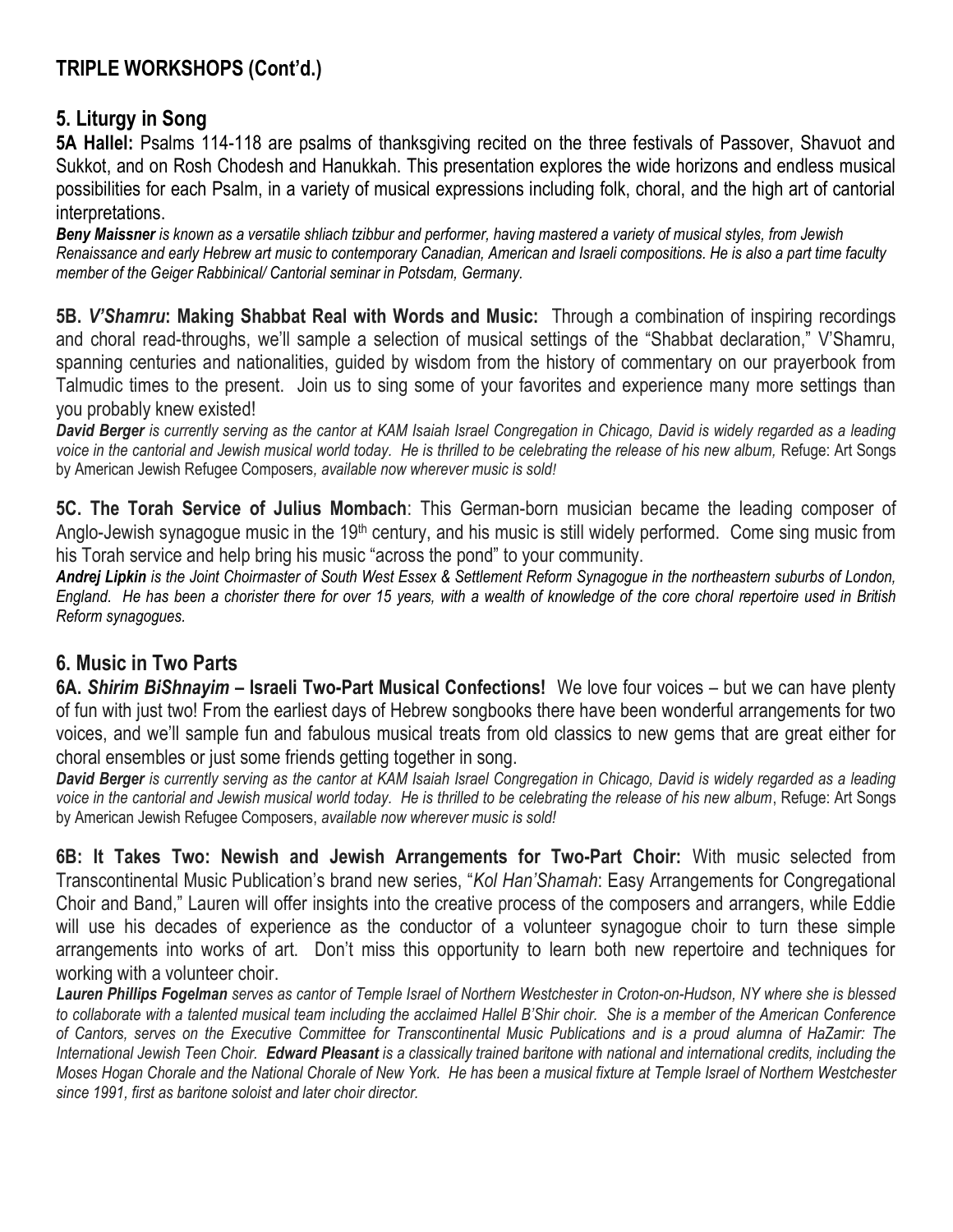## TRIPLE WORKSHOPS (Cont'd.)

6C. Let's Duet! Join Faith and David as you explore and enjoy easy two-part settings of Hebrew, Yiddish and English classics!

Faith Steinsnyder, a devoted cantor, composer and teacher of hazzanut, is best known for recordings with The Western Wind Vocal Ensemble and Michael Isaacson, and YouTube videos with Charles Osborne and Joseph Ness. Based in Milwaukee with husband, Cantor David Perper, she anticipates her second Holy Days serving United Hebrew Congregation of Singapore. A graduate of the Catholic University in Washington DC and cantorial school at the Hebrew Union College-Jewish Institute of Religion, David Perper currently serves as cantor of Congregation Shalom in Milwaukee, WI.

### 7. Cantorial Art and History

7A. Jewish Worship Wars in the Age of (Musical) Exploration: Explore the exciting growth and heated controversies that surrounded the musical innovations of Ashkenazi Jews in early modern Europe (1500-1800). We will uncover the role of cantors as a rising class of musical and theological change agents as they gained specialized musical knowledge and achieved professional self-awareness.

Matt Austerklein is a prayer leader, musician and scholar exploring the religious meaning of Jewish musical forms. He is currently a PhD Candidate in Jewish Studies at Halle-Wittenberg University (Halle, Germany) where he is writing his dissertation on the musical professionalization of Ashkenazi cantors in early modern Europe.

7B. When Cantors Ruled the World: In the "Golden Age of Hazzanut" cantors were "rock stars" who inspired the masses with their beautiful singing as well as their charismatic personalities. Explore this glorious past as well as ways to preserve this important legacy.

Fredda Mendelson is Cantor Emerita of Larchmont Temple, Larchmont, NY. Before entering the cantorate, she was an internationally known mezzo-soprano, performing opera and concert repertoire for 25 years. Hailed by The New York Times as "a voice that heralds a culture," Jacob Mendelson has been a distinguished practitioner and teacher of Eastern European Hazzanut for over a half century. His second full length documentary, "A Cantor's Head" has received acclaim since its recent release, and his one man show, "The Cantor's Couch" continues to tour the country.

7C. Become the Harmony: Singers often hope to infuse synagogue services with informal harmonies to create a beautiful ambiance and support their cantor or prayer leader. In this participatory session you will learn the art of harmonizing traditional chants and contemporary settings from a variety of davening styles.

Riki Lippitz served as cantor of Oheb Shalom Congregation for over 3 decades, a shul known for its variety of special shabbat musical services. She is founder of the Kol Dodi Chorale of MetroWest, NJ and co-founder of the Voices in Harmony interfaith choir.

### 8.The Power of Music

8A. The Time for Healing is Now: As we acknowledge the events in our lives and in the world around us, we long for healing. Lend your voice and presence to an experiential gathering of songs, prayers and texts for healing of body and soul.

Janet Ilene Roth, cantor of Congregation Ohr Shalom-The Summit Jewish Community Center in Summit, NJ since 1991, is equally passionate about exploring the depths of our traditional musical heritage and learning contemporary trends in Jewish music. A graduate of the Jewish Theological Seminary, North Texas State University and Indiana University, Janet is also a licensed Rhythm 'N' Ruach facilitator and a devoted teacher of the poetry and music of the Jewish people.

8B. Music and Memory: People with dementia experience a restoration of alertness and speech when they hear music that is meaningful to them, and music can at times "awaken" someone in a semi-comatose state. We'll watch a 2014 documentary, review a variety of scenarios and explore ways to use music to restore the people you love.

Riki Lippitz served as cantor of Oheb Shalom Congregation for over 3 decades, a shul known for its variety of special shabbat musical services. She is founder of the Kol Dodi Chorale of MetroWest, NJ and co-founder of the Voices in Harmony interfaith choir.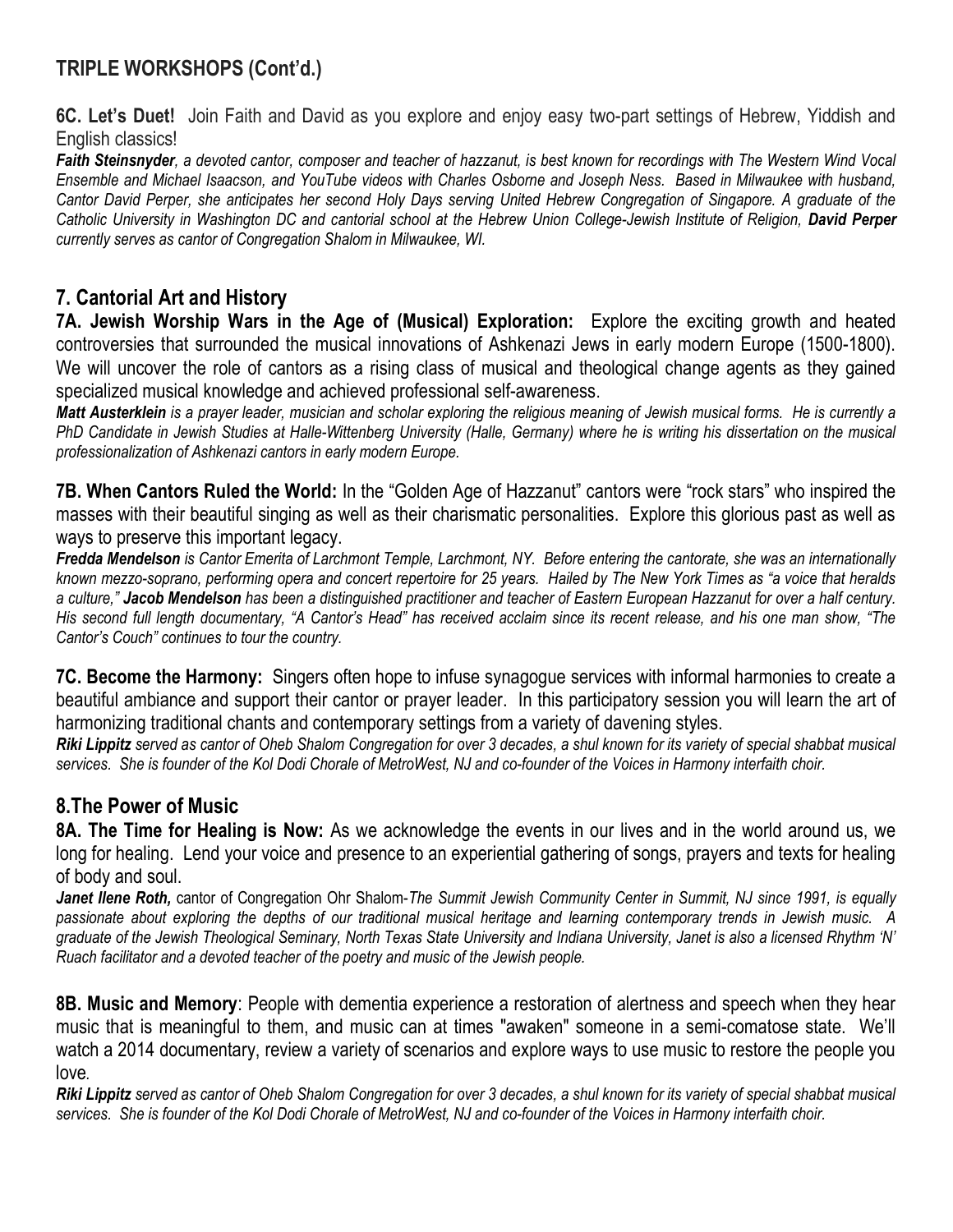### TRIPLE WORKSHOPS (Cont'd.)

8C. Music for Sacred Times: Transcontinental Music Publications' new songbook, "Mikraei Kodesh: Music for Lifecycle and Sacred Moments" features music for baby namings, weddings and funerals, as well as selections for other sacred occasions, such as building dedications, community tragedies and milestone celebrations. Focusing on these "out of the box" lifecycle events, with particular emphasis on pieces that commemorate and bring us out of the isolation we all experienced in the age of Covid-19, as we listen and sing through some of the songs in the collection (and other recent publications) we will use the power of music to help us heal and move forward.

Lauren Phillips Fogelman serves as cantor of Temple Israel of Northern Westchester in Croton-on-Hudson, NY where she is blessed to collaborate with a talented musical team including the acclaimed Hallel B'Shir choir. She is a member of the American Conference of Cantors, serves on the Executive Committee for Transcontinental Music Publications and is a proud alumna of HaZamir: The International Jewish Teen Choir.

## ONE-SHOT WORKSHOPS

Individual sessions allow you to sample a variety of subjects and instructors. These sessions are offered on Monday, Tuesday and Wednesday afternoons, at the same time as the majors and triple workshops described above.

#### **MONDAY**

9. Renew Your Nusach! Take your prayer leadership to the next level of musical midrash! Explore modes, moves and simple melismas to elevate heartfelt praise and inspire congregational prayer!

Faith Steinsnyder, a devoted cantor, composer and teacher of hazzanut, is best known for recordings with The Western Wind Vocal Ensemble and Michael Isaacson, and YouTube videos with Charles Osborne and Joseph Ness. Based in Milwaukee with husband, Cantor David Perper, she anticipates her second Holy Days servicing United Hebrew Congregation of Singapore

10. Singing From Within: Cultivating a Compassionate Focus Toward One's Singing: What matters most to you when singing? What can distract you? What would you like to work on to enable you to grow in your mind and body as you sing?

Benjie Ellen Schiller serves as Professor of Cantorial Arts at the Hebrew Union College-Jewish Institute of Religion Debbie Friedman School of Sacred Music, and as cantor of Bet Am Shalom Synagogue in White Plains, NY. A World Fulfilled, a solo recording of her compositions, was released in 2002, and a songbook of her synagogue compositions, "Azamrah, Songs of Benjie Ellen Schiller" was published in 2019 by Transcontinental Music.

#### 11. Singing on the Right Side of our Brains:

In this workshop we will consider the ways in which our minds and brains allow us to process and appreciate music. We will also look at the role of music in recovery from brain injury.

Scott Sokol is a multi-professional: neuropsychologist, cantor and rabbi, who has participated in the Jewish choral world for most of his adult life. Scott was the founding dean of the School of Jewish Music at Hebrew College, and is currently Head of School at the Schechter School of Long Island.

12. Music in the Bible and Rabbinic Writings: Music is mentioned in 500 passages in the Bible and throughout Rabbinic writings. This presentation will explore many references to musical instruments, singing and the role of music in these writings, along with pictures of iconographic and archeological sources to explore the early role of music in the Jewish tradition.

Mark Kligman is the inaugural holder of the Mickey Katz Endowed Chair in Jewish Music and Professor of Ethnomusicology and Musicology at UCLA in the Herb Alpert School of Music and in 2020 he was named Director of the Lowell Milken Center for Music of American Jewish Experience, a new initiative in the UCLA Herb Alpert School of Music. He specializes in the liturgical traditions of Middle Eastern Jewish communities and various areas of popular Jewish music.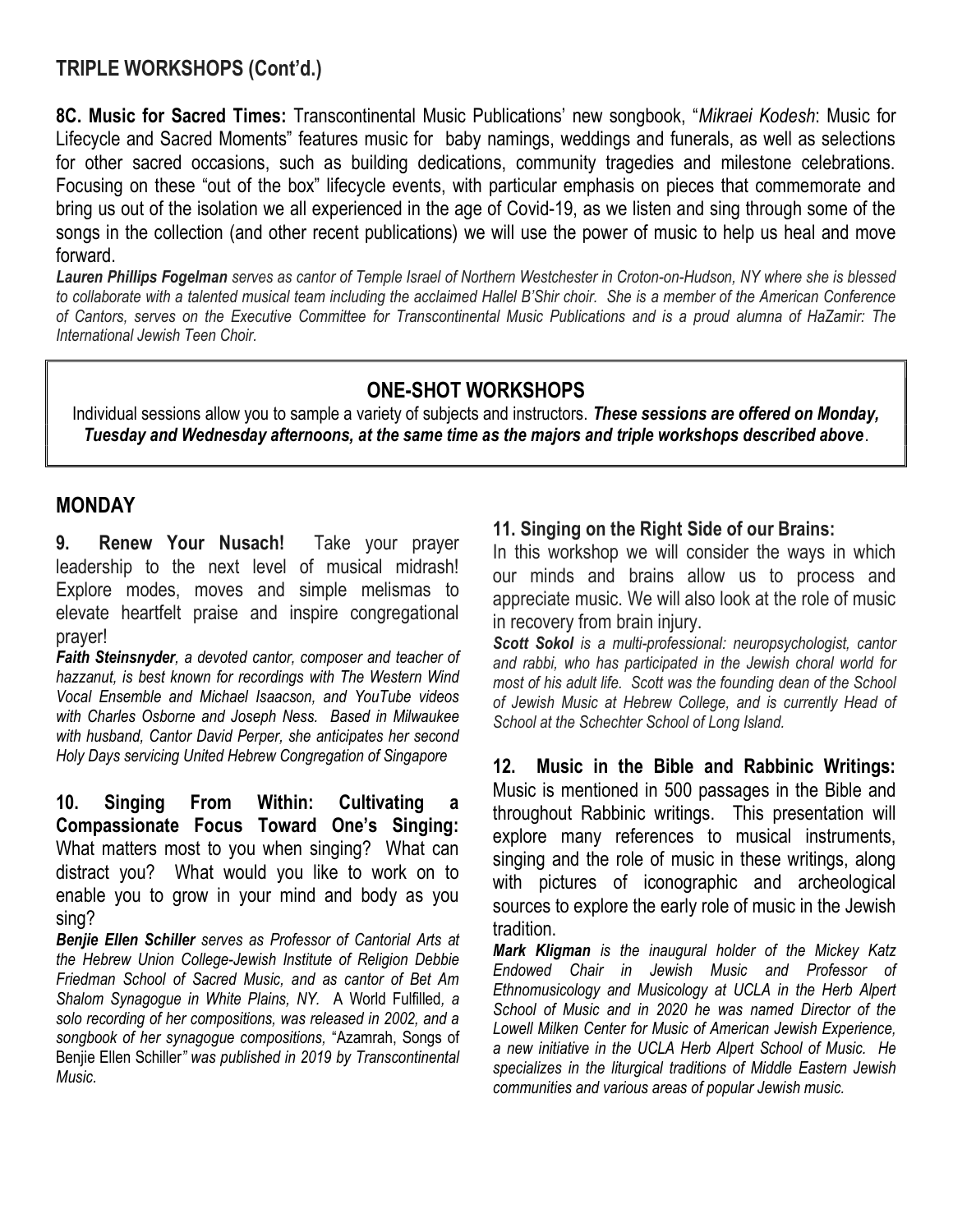### MONDAY (cont'd).

#### 13. Janowski's Extraordinary Songs of the Bible:

As music director of many synagogue music programs in Chicago and Milwaukee, Max Janowski made the choral portion of his compositions his priority and a richly rewarding experience for his singers. This workshop will explore his biblical settings (as well as some folk songs) in a new edition that features the placement of the English translation directly above the vocal lines to enable the chorus to be not just singers but actors, performing passionately and with commitment.

Cory Winter, cantor emeritus of Congregation BJBE in Deerfield, IL and a member of both the American Conference of Cantors and the Cantors Assembly has served as conductor of many choral groups – most notably, founder of the Sacramento Jewish Community Choir, conductor of the Laguna Beach Chamber Singers and Chorus Master of the Sacramento Opera. He was a student of Max Janowski and Assistant to Margaret Hillis, founding conductor of the Chicago Symphony Chorus, and as a singer, has been tenor soloist with the Chicago, San Francisco and Oakland Symphony Orchestras.

14. We Are the World 2.0: Jewish Participation in Multi-Faith/Secular Holidays That Build Community! As world events bring about the desire and need for people to communicate their shared humanity, we look to music to express our feelings, increasingly through interfaith vigils, services, rallies, and marches. This workshop will present music selections, with emphasis on multi-faith and spiritual World Music, that are appropriate for the participation of your synagogue or community choir.

Anna West Ott is cantor emerita at Anshe Emeth Memorial Temple in New Brunswick, NJ, where she directed 3 choirs and a multigenerational band, as well as founded and directed the HaZamir Central Jersey chapter of HaZamir: The International Jewish Teen Choir for 14 years. She currently is the Artistic Director of Kol Dodi Community Chorale of Metro-West, codirects Makhelat Hamercaz Jewish Choir in Central NJ, and has created and participated in many Interfaith/Multicultural events. Rena Shapiro is the cantor/spiritual leader at Beth Samuel Jewish Center in Ambridge, PA. Formerly a faculty member at the Academy for Jewish Religion in NY, and a frequent presenter at NAJCF, she is founder of the Shalom Singers choir in Poughkeepsie, NY over 25 years ago, the current director of the South Hills Shalom Singers in Pittsburgh, PA, and has extensive experience with multi-faith community events.

15. Synagogues of India: Like the Taj Mahal, India's most celebrated wonder, India's synagogues are also wondrous, awe-inspiring spaces as diverse as its communities. We will visit synagogues in Mumbai, Cochin, Calcutta and Delhi, share their stories and explore their music.

Rahel Musleah is a journalist, writer, singer and educator, born in Calcutta, India, to a family with roots in Baghdad. Information about the tours she leads to Jewish India and the presentations she offers to synagogues and organizations around the country can be found at www.explorejewishindia.com or at www.rahelsjewishindia.com.

## **TUESDAY**

16. Singing the Poets – The Songs of Natan Zach: From a childhood in Berlin to pre-eminence in israeli literature, Natan Zach was an innovative writer and one of the finest poets of our time. Come hear the ways Zach's beautiful poetry inspired the equally beautiful musical settings of some of the greats of contemporary Israeli songwriters.

Janet Ilene Roth, cantor of Congregation Ohr Shalom-The Summit Jewish Community Center in Summit, NJ since 1991, is equally passionate about exploring the depths of our traditional musical heritage and learning contemporary trends in Jewish music. A graduate of the Jewish Theological Seminary, North Texas State University and Indiana University, Janet is also a licensed Rhythm 'N' Ruach facilitator and a devoted teacher of the poetry and music of the Jewish people.

17. Breaking the Silence: King David and the Rise of Temple Music: This text study session will probe the fantastic and dangerous origins of music in the Torah, as well as explore the theological implications of King David's musical reformation, including the eventual inauguration of the Temple orchestra and choirs. We will further explore the relationship between musical forms and both political and theological forms, both in King David's era and in our own.

Matt Austerklein is a prayer leader, musician and scholar exploring the religious meaning of Jewish musical forms. He is currently a PhD Candidate in Jewish Studies at Halle-Wittenberg University (Halle, Germany where he is writing his dissertation on the musical professionalization of Ashkenazi cantors in early modern Europe.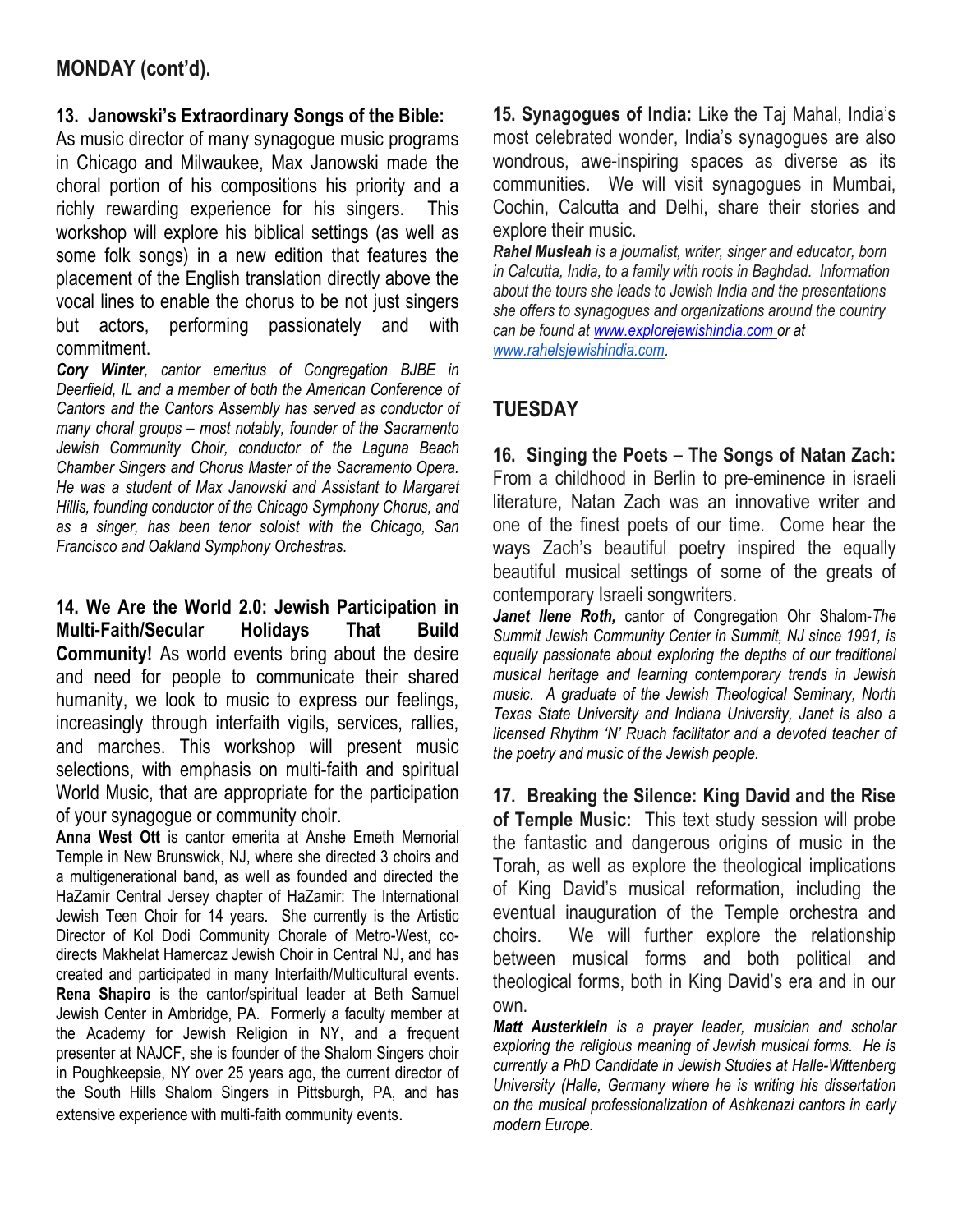### TUESDAY (cont'd.)

18. Five Places of Awareness – Through Study, Song and Story: How does Jewish tradition define what it is to live a life of sacred awareness, and how might we bring this awareness to our daily lives? Through music, meditation and rabbinic text we will explore a Jewish approach to mindful living.

Benjie Ellen Schiller serves as Professor of Cantorial Arts at the Hebrew Union College-Jewish Institute of Religion Debbie Friedman School of Sacred Music, and as cantor of Bet Am Shalom Synagogue in White Plains, NY. A World Fulfilled, a solo recording of her compositions, was released in 2002, and a songbook of her synagogue compositions, "Azamrah, Songs of Benjie Ellen Schiller" was published in 2019 by Transcontinental Music.

19. How Do We Lament? Participants will learn the traditional Ashkenazic cantillation for the Book of Lamentations, the scroll we read on Tisha B'Av. We will first consider its authorship and structure but spend most of our time reviewing the melodies for the te'amim themselves, including the special chant for Chapter 3. This workshop requires fluency in reading Hebrew and knowledge of one other trope system (e.g. Torah or Haftarah).

Scott Sokol is a multi-professional: neuropsychologist, cantor and rabbi, who has participated in the Jewish choral world for most of his adult life. Scott was the founding dean of the School of Jewish Music at Hebrew College and is currently Head of School at the Schechter School of Long Island.

20. Israel's History and Landscape Through Song: Israeli songs are a treasure trove of stories about Israel's historical events, landscape, tradition, famous people and leaders, battle stories, and endless stories. In this workshop we will draw the map of Israel from Mount Hermon all the way to Eilat, with songs that tell the story of places, people, biblical events and the pioneer settlements.

Hadas Sturman attended the Music Academy at Tel Aviv University, holds a BA in Choral Conducting and completed a two-year internship in Children's Choirs. She is Israel Project Manager for HaZamir: The International Jewish Teen Choir, and Conductor of HaZamir Beit She'an; in addition, she has worked as an educator in kindergartens and primary schools and has conducted a professional conservatory choir for the last fifteen years.

#### 21. Classic Liturgical Settings of Max Janowski

As music director of many synagogue music programs in Chicago and Milwaukee, Max Janowski made the choral portion of his compositions his priority and a richly rewarding experience for his singers. This workshop will explore his most famous liturgical settings (as well as some folk songs) in a new edition that features the placement of the English translation directly above the vocal lines to enable the chorus to be not just singers but actors, performing passionately and with commitment.

Cory Winter, cantor emeritus of Congregation BJBE in Deerfield, IL and a member of both the American Conference of Cantors and the Cantors Assembly has served as conductor of many choral groups – most notably, founder of the Sacramento Jewish Community Choir, conductor of the Laguna Beach Chamber Singers and Chorus Master of the Sacramento Opera. He was a student of Max Janowski and Assistant to Margaret Hillis, founding conductor of the Chicago Symphony Chorus, and as a singer, has been tenor soloist with the Chicago, San Francisco and Oakland Symphony Orchestras.

#### **WEDNESDAY**

22. Managing Stage Nerves: Bringing Shalva (Tranquility) into Singing Practice: Do you or your singers struggle with nerves; sing well in rehearsal and have trouble in performance; like to develop a less "shaky" vocal tone and feel more grounded in your singing? Drawing on scientific inquiry and spiritual awareness, we'll look at the basic physiology of stage fright and explore techniques to manage preperformance jitters; through movement, breathwork, sacred text, individual reflection, strategic vocal warmups and a healthy dose of humor, we'll explore best practices for bringing greater tranquility to the craft of singing.

**Jill Abramson** is the Interim Director of the Debbie Friedman School of Sacred Music at Hebrew Union College-Jewish Institute of Religion where she coaches, teaches and advises recitals. She is the former senior cantor of Westchester Reform Temple in Scarsdale, NY, a member of the Global Justice Chavurah of American Jewish World Service, a yoga enthusiast and a lover of farmer's markets and outdoor music festivals.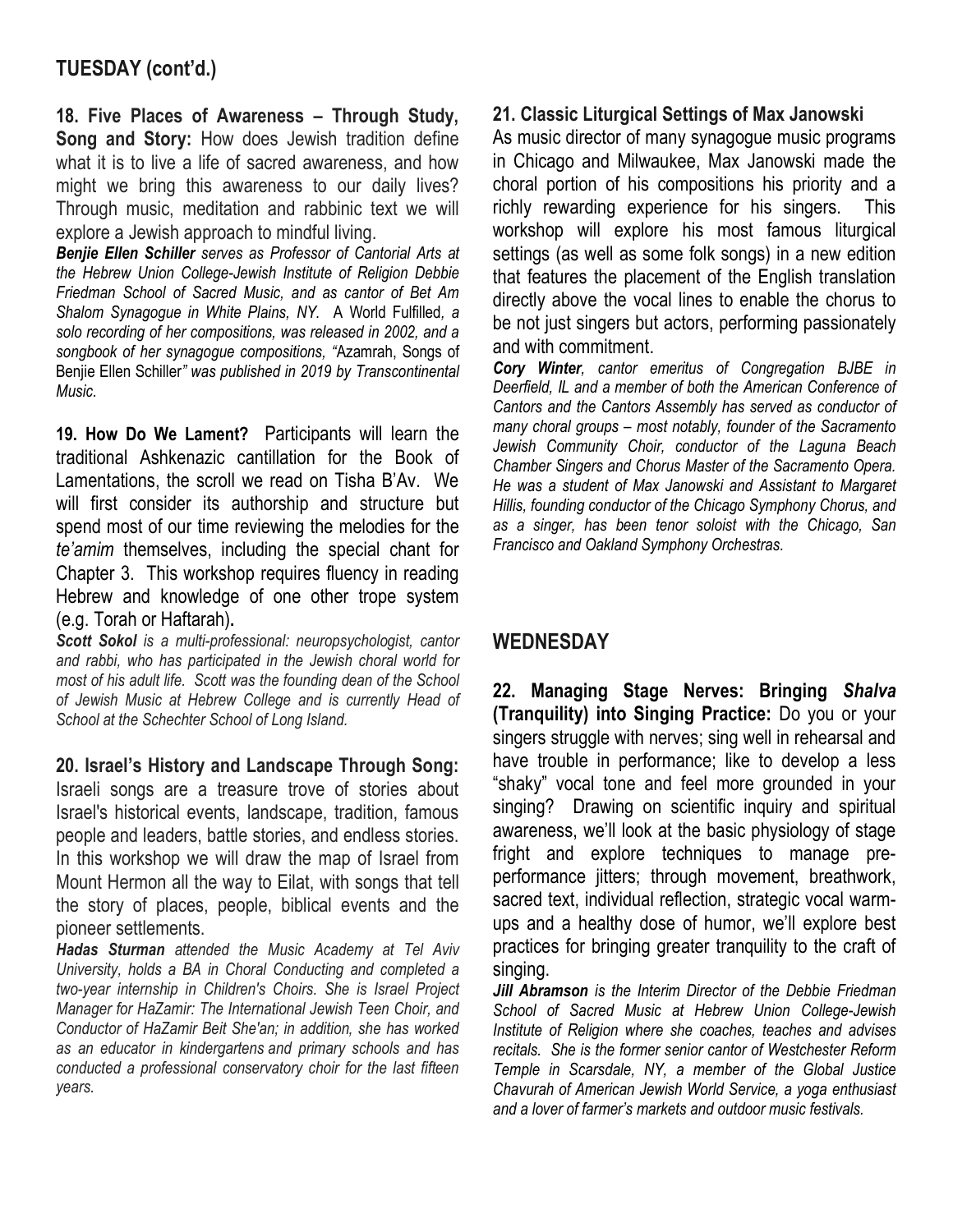#### WEDNESDAY (cont'd.)

23. Jewish Past, Ukrainian Present: A Guided Journey Through Stories, Niggunim and Harmonies: The Russian invasion of Ukraine has plunged the region into the worst crisis since World War II, and from the outset of the war, participants on all sides have consciously evoked the Jewish past and the history of genocide in the region to justify presentday political claims. Two Jewish musicians born and raised in Kyiv, Ukraine invite you to explore the musical soundtrack of history, entwining Ukrainian and Jewish songs, niggunim and choral compositions, while sharing their personal stories of living in and leaving Ukraine while celebrating the present day country that has been recently teaching the world some hard-won lessons about democracy and heroism.

Julia Zavadsky is a faculty member at Curtis Institute of Music, while also teaching at the Academy of Vocal Arts and Temple and Rutgers Universities and serving as conductor and artistic director of Nashirah, the Jewish Chorale of Greater Philadelphia, and two South Jersey community choirs. Having studied conducting in Ukraine, Israel and the US, Julia has directed choruses and participated in international choir festivals in the US, Europe and the Middle East. A native of Kiev, Ukraine, Natasha Hirschhorn is the Hazzan and Music Director of Ansche Chesed, New York, and the Assistant Director of the H. L. Miller Cantorial School at the Jewish Theological Seminary. She conducts the Cantorial School Chorus, as well as the Community Choir Shirei Chesed, and is an accomplished singer, pianist, composer and recording artist featured in concerts throughout North America.

24. Learning Easier Singing Through IPA Knowledge: While knowledge of the International Phonetic Alphabet may seem largely unimportant for singers, learning about the way in which your vocal mechanism makes different sounds can go a long way toward improving your singing technique and allowing you to sing with ease in different languages. Attendees will learn the fundamentals of phonetics and how to apply them to their own singing.

Jacob Finkle is the music director of the Seattle Jewish Chorale and of the Audit Choir at Temple De Hirsh Sinai in Seattle. He received his BA in Music from Vassar College and his MM in Choral Conducting and a Music Educational Teaching Certificate from the University of Washington.

25. Ma'ariv L'chol: Chanting the Evening Service: In this session, participants will learn the traditional Ashkenazic nusach for the daily evening service (ma'ariv L'chol). Along the way, we will review the liturgy of this service, but ample time will be given to practice your prayer-leading skills.

Scott Sokol is a multi-professional: neuropsychologist, cantor and rabbi, who has participated in the Jewish choral world for most of his adult life. Scott was the founding dean of the School of Jewish Music at Hebrew College and is currently Head of School at the Schechter School of Long Island.

26. Second City Sing-A-Long – Celebrating 175 Years of Jewish Community and Music in Chicago: With the founding of KAM Temple in 1847, Chicago's Jewish community officially came to life, and now its time to celebrate the  $175<sup>th</sup>$  anniversary of America's Jewish Second City through singing some of the incredible music to come from Chicago's Jewish composers. From early German language hymnals to Max Janowski to Harry Coopersmith to Jeff Klepper to Robert Applebaum and more, there is SO much amazing Jewish music that comes from Sweet Home Chicago – so come sing your way through the history and wish one of our great Jewish communities a happy 175!

David Berger is currently serving as the cantor at KAM Isaiah Israel Congregation in Chicago, David is widely regarded as a leading voice in the cantorial and Jewish musical world today. He is thrilled to be celebrating the release of his new album, Refuge: Art Songs by American Jewish Refugee Composers, available now wherever music is sold!

27. Celebrating a Braun Centennial: Composer Yehezkel Braun won the Israel Prize for Music in 2001 and the Zamir Choral Foundation's Hallel V'Zimrah award in 2006 in recognition of his prolific work, especially in choral music. This workshop will explore the full range of his choral work, with special emphasis on scores that are accessible to amateur performers.

Marsha Bryan Edelman is Administrator and Director of Education for the Zamir Choral Foundation. She is also a teacher and performer of Jewish music, serving as Adjunct Professor of Music at the H.L. Miller Cantorial School of the Jewish Theological Seminary, and conductor of LaShir, the Jewish Community Choir of Princeton, NJ; Shirah: The Jewish Community Choir of the Kaplen JCC of Tenafly, NJ; and HaZamir Long Island, a chapter of HaZamir: The International Jewish Teen Choir.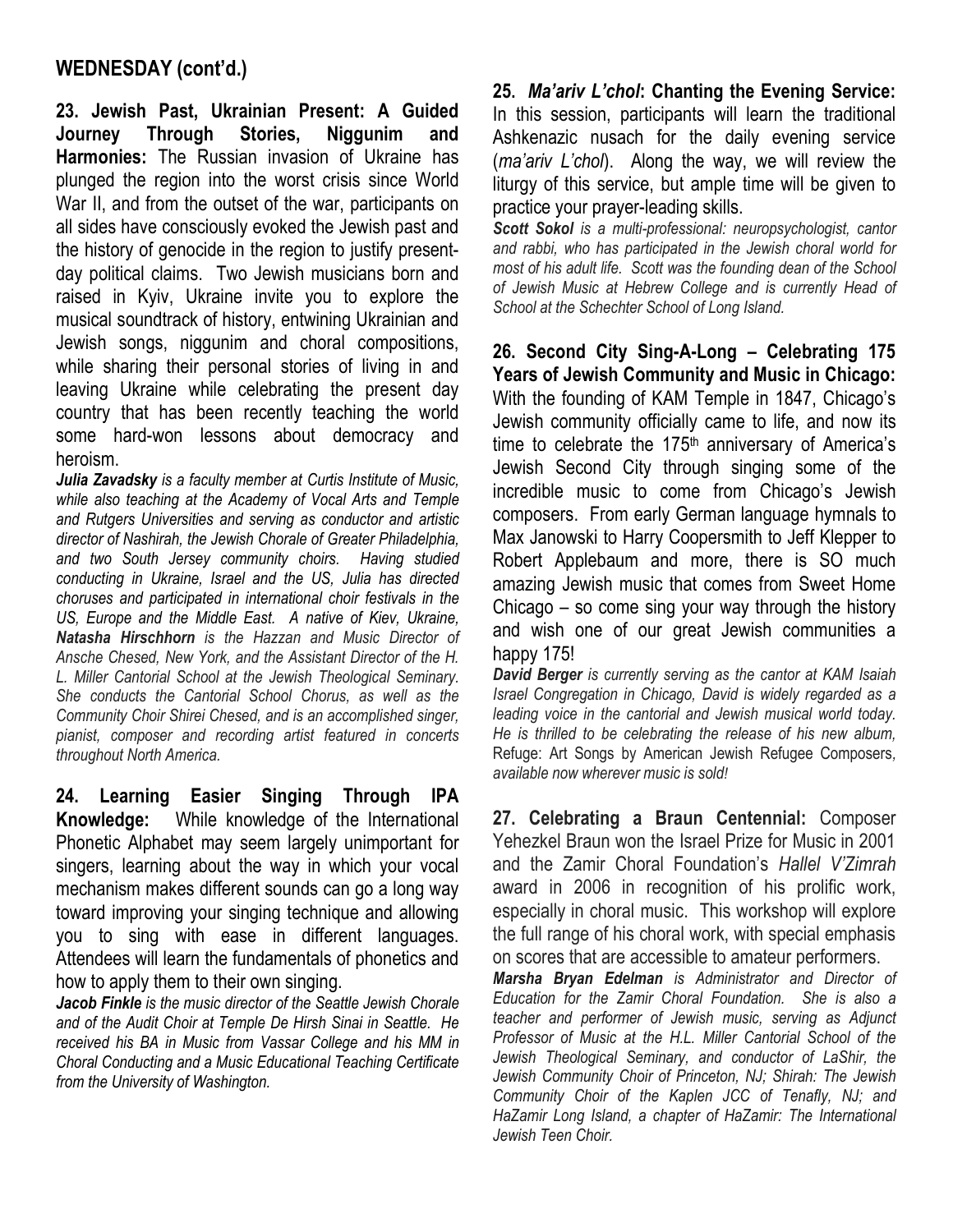28. The Secular Sulzer: Art Music & Secular Works of the First Modern Cantor: Salomon Sulzer (1804- 1890) is most known as the first modern cantor, but less known for his prolific secular career – both as a Viennese classical singer and as a composer of arts songs, political anthems and even children's music. This session will explore and demonstrate Sulzer's long-forgotten secular repertoire.

Matt Austerklein is a prayer leader, musician and scholar exploring the religious meaning of Jewish musical forms. He is currently a PhD Candidate in Jewish Studies at Halle-Wittenberg University (Halle, Germany where he is writing his dissertation on the musical professionalization of Ashkenazi cantors in early modern Europe.

# FOR LISTENERS ONLY

In addition to choosing from among the regular Festival workshops being offered each afternoon, the following sessions will provide Festival observers and others not singing in an Instant Ensemble with an extra opportunity to learn more about aspects of Jewish music, Jewish texts and Jewish life.

L1. Monday Morning – *Eretz Shivat HaMinim*: Seven Species of the Land of Israel: Wheat, barley, vines, fig, pomegranate, olive and honey all find expression in the mystical practice of Kabbalah. Explore the Seven Species with all your senses as we observe, touch, taste(!), smell and listen.

Janet Ilene Roth, cantor of Congregation Ohr Shalom-The Summit Jewish Community Center in Summit, NJ since 1991, is equally passionate about exploring the depths of our traditional musical heritage and learning contemporary trends in Jewish music. A graduate of the Jewish Theological Seminary, North Texas State University and Indiana University, Janet is also a licensed Rhythm 'N' Ruach facilitator and a devoted teacher of the poetry and music of the Jewish people.

L2. Monday Afternoon – Things Aren't Always As They Seem: When is 18 really 19…; the mystery and history of the missing verse...; did you hear about the congregation that never knew why they were standing facing the wall for a particular prayer – until their synagogue was bombed…; and how about the congregation that practically broke into fist fights every time they recited this Sh'ma? When the "House of Life" is anything but… in this session, learn about some of the oddities of the synagogue, liturgy and Jewish life – and why it's all so "Jewish."

Larry Goller has served as cantor for congregations in Chicago, New Jersey and Philadelphia, and is is currently the cantor of Shelter Rock Jewish Center in Roslyn, NY as well as a board-certified chaplain serving St. Francis Hospital & Heart Center, also in Roslyn. He is a graduate of the Wharton School of Business and the Jewish Theological Seminary, and in a previous life was Assistant Vice-President of a Wall Street brokerage firm and his school mascot.

L3. Tuesday Morning – Synagogues of India: Like the Taj Mahal, India's most celebrated wonder, India's synagogues are also wondrous, awe-inspiring spaces as diverse as its communities. We will visit synagogues in Mumbai, Cochin, Calcutta and Delhi, share their stories and explore their music.

Rahel Musleah is a journalist, writer, singer and educator, born in Calcutta, India, to a family with roots in Baghdad. Information about the tours she leads to Jewish India and the presentations she offers to synagogues and organizations around the country can be found at www.explorejewishindia.com or at www.rahelsjewishindia.com.

L4. Tuesday Afternoon – The Singing Shekel: The present series of Israeli currency features four leading poets on the NIS 20, 50, 100 and 200 notes; each bill has a line from a poem on one side and the full text of another poem in micrography on the reverse side. All these poems have been set to music – and this session will explore the poets, their poetry, and its link to Israeli music.

Seth Ward has been teaching and researching Jewish, Islamic and Middle Eastern Studies for four decades, most recently at the University of Wyoming, and first developed The Singing Shekel as enrichment for an informal Hebrew class. He is the President of the Board of Directors of the Colorado Hebrew Chorale, directed by his wife, Carol Kozak Ward.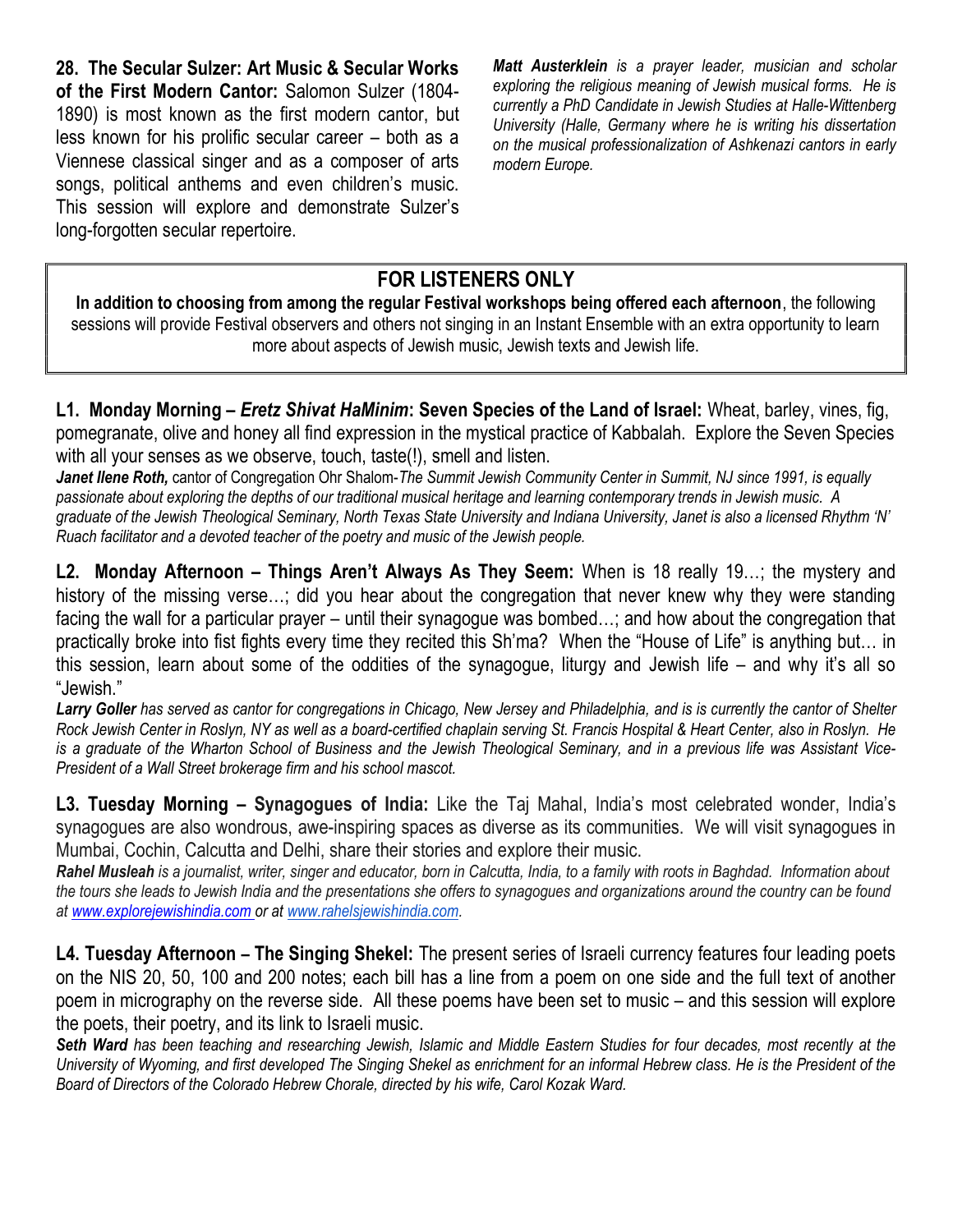L5. Wednesday Morning – Marking Liturgical Time Through Music: Exploring Judaism's understanding of the sanctity of time, and how musical variations in the chants of our weekday and festival liturgies serve to distinguish them one from the other.

Gerald C. Skolnik is the Rabbi of the Forest Hills Jewish Center, and President of the Zamir Choral Foundation. A past-president of the Rabbinical Assembly and widely published columnist, he collaborated with the Western Wind Vocal Ensemble on a series of Jewish festival recordings, including Birthday of the World: The Music and Traditions of the High Holidays, The Hanukkah Story, and A Taste of Eternity: The Music and Traditions of Shabbat.

L6. Wednesday Afternoon – Yiddish Theatre and American Popular Music: Yiddish Theatre developed in America from its European roots into a new form incorporating vaudeville and other musical styles. Through various unintended consequences, songs from the Yiddish Theatre became popular in America – and this session will highlight this interesting story with audio and video illustrations.

Mark Kligman is the inaugural holder of the Mickey Katz Endowed Chair in Jewish Music and Professor of Ethnomusicology and Musicology at UCLA in the Herb Alpert School of Music and in 2020 he was named Director of the Lowell Milken Center for Music of American Jewish Experience, a new initiative in the UCLA Herb Alpert School of Music. He specializes in the liturgical traditions of Middle Eastern Jewish communities and various areas of popular Jewish music.

Use the form below to indicate your choices of Choral Festival workshops. Please take special note of the day on which each session is being held. Please return your form by June 9, 2022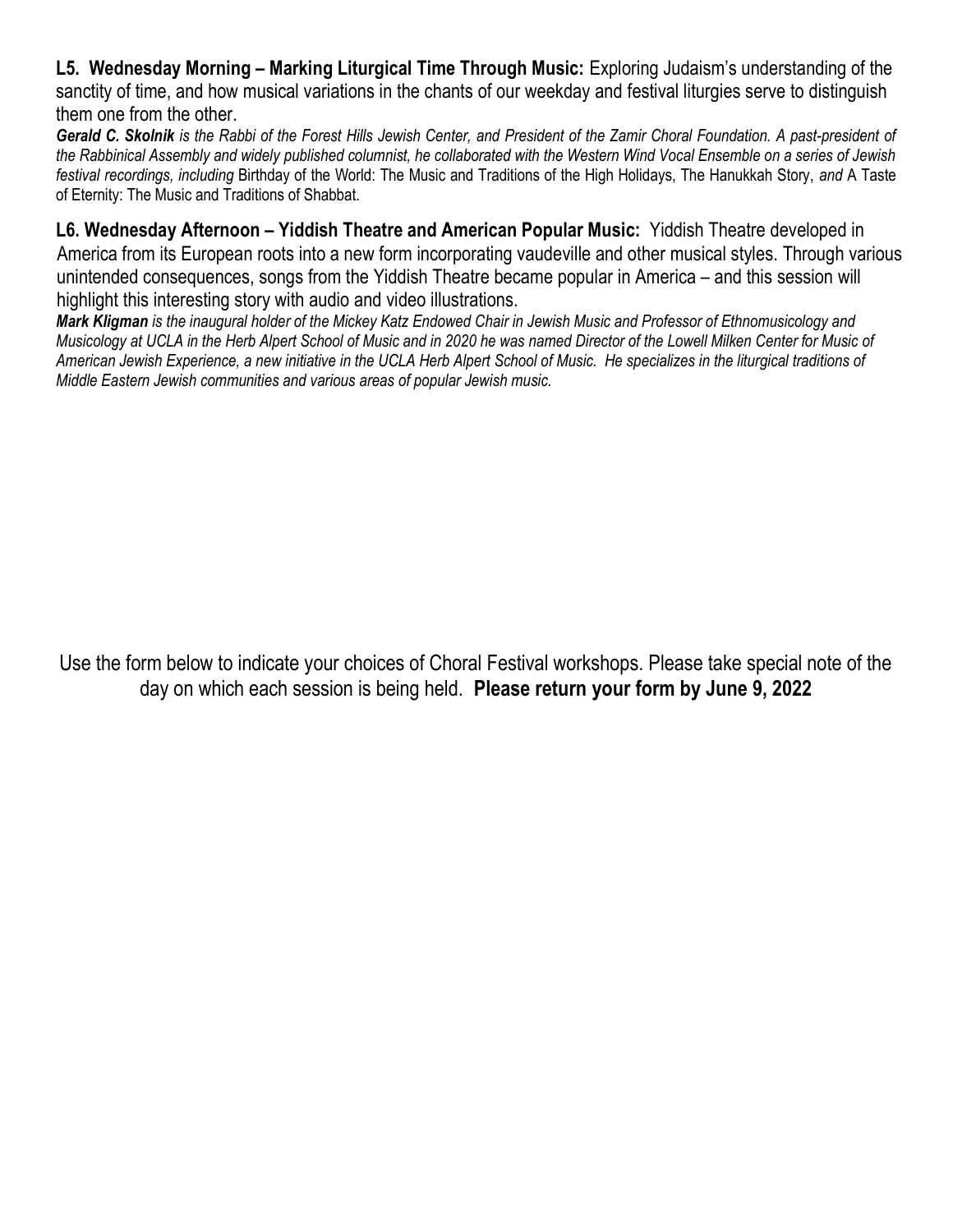

# WORKSHOP SELECTION FORM

(Please print all information)

| Voice Part (Circle) S A T B                                                            |  |  |  |
|----------------------------------------------------------------------------------------|--|--|--|
| Sight-Singing Level (Excellent) 1 2 3 4 5 (Non-reader)                                 |  |  |  |
| ___ Please check here if this is your first time at the Choral Festival.               |  |  |  |
| Check here if you would like to be paired with a Festival veteran.                     |  |  |  |
| Check here if you are a Festival veteran willing to help a first-timer get acclimated. |  |  |  |
| Please indicate below the kind(s) of choir(s) in which you currently sing:             |  |  |  |
| SATB ____ Women Only ____ Men Only ____ Synagogue Choir                                |  |  |  |
| Community Jewish Choir Community Secular Choir Chool Chool choir                       |  |  |  |
| Please tell us how you first heard about the North American Jewish Choral Festival     |  |  |  |
| Zamir Choral Foundation Brochure Zamir Choral Foundation Website                       |  |  |  |
| From my conductor ______ From a friend ______ Other (please describe below)            |  |  |  |

All Festival participants (singers and observers) should use this form to select the workshops you would like to attend at this year's Choral Festival. Please be sure to indicate the number of your selection and designate A, B, or C as needed.

Do you plan to attend the "Beginning" workshop on Sunday afternoon? \_\_\_Yes \_\_\_No

|           | <b>First Choice</b> | Second Choice |
|-----------|---------------------|---------------|
| Monday    |                     |               |
| Tuesday   |                     |               |
| Wednesday |                     |               |

#### PLEASE SEE NEXT PAGE